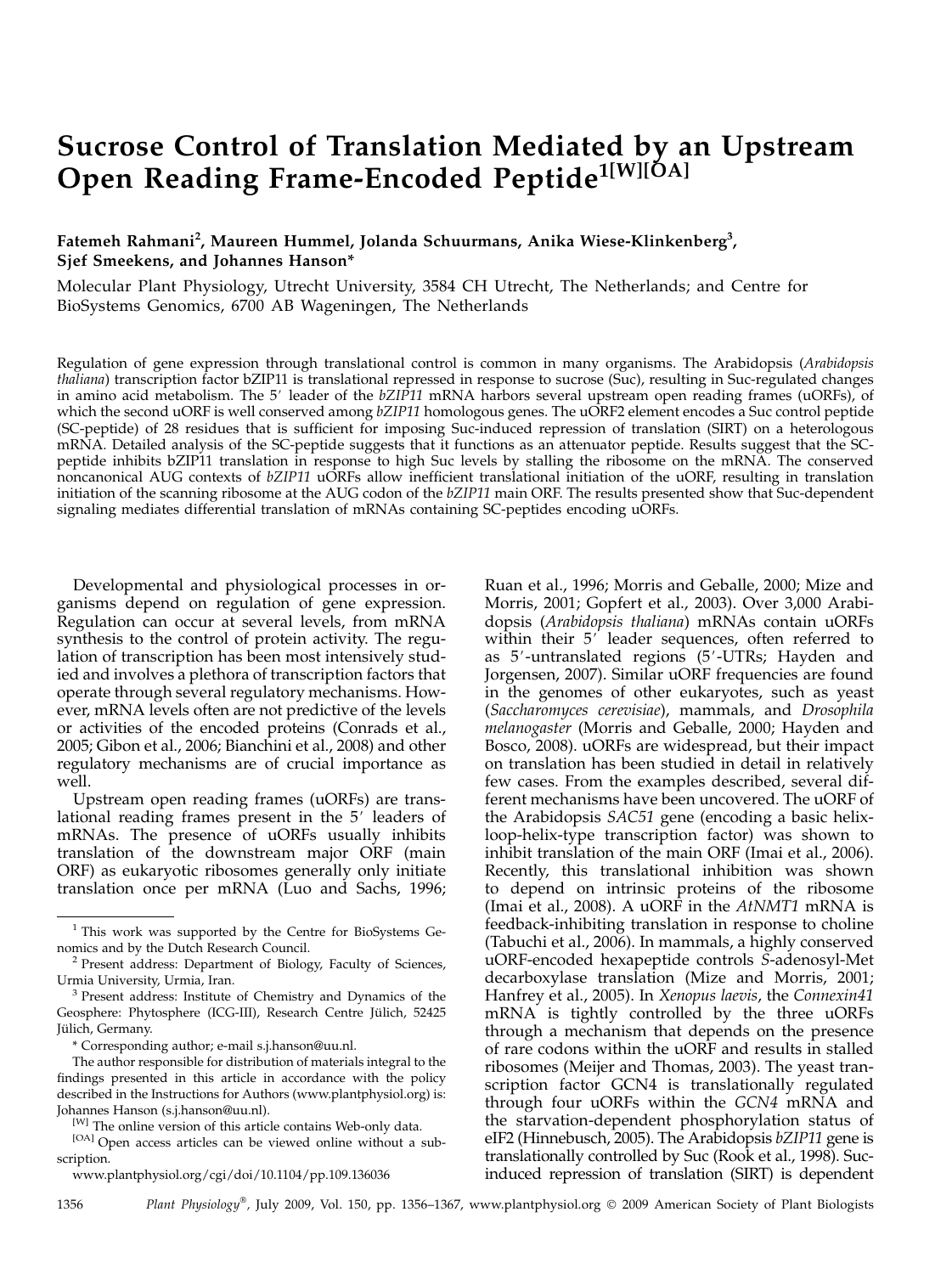on the second uORF in the  $bZIP11$  5' leader (uORF2). This uORF encodes a conserved Suc control peptide (SC-peptide) present in four other Arabidopsis bZip genes (bZIP1, bZIP2, bZIP44, and bZIP53) and in many other bZip genes from other species (Wiese et al., 2004, 2005). The regulatory uORF motif is present in bZipencoding genes from plants, but is absent from the genomes of other organisms. The molecular details of this plant-specific signaling mechanism are presently unknown.

Sugars are potent signaling molecules in plants. Suc triggers signaling pathways in all plant tissues and thereby alters gene expression (Wiese et al., 2004). Changed Suc levels within the plant affect photosynthesis, metabolism, and developmental processes. High Suc levels inhibit photosynthesis (Koch, 1996) and increase storage through induction of starch synthesis (Hendriks et al., 2003). During starvation, low levels of Suc result in increased photosynthesis and starch mobilization. Suc levels affect secondary metabolism (Teng et al., 2005; Solfanelli et al., 2006), as well as developmental processes, such as flowering and root development (Ohto et al., 2001; Takahashi et al., 2003). How plants perceive Suc is currently unknown, but Suc sensing via Suc transporters has been suggested (Chiou and Bush, 1998; Sivitz et al., 2008). Several genes seem specifically activated by Suc, including NR1, encoding nitrate reductase (Cheng et al., 1992), patatin (Wenzler et al., 1989; Jefferson et al., 1990), the phloem cell-specific rolC gene (Yokoyama et al., 1994), a UDP-Glc pyrophosphorylase gene (Ciereszko et al., 2001), and MYB75 (Teng et al., 2005). Among the genes repressed by Suc treatment are PC (for plastocyanine; Dijkwel et al., 1997) and ASN1 (Lam et al., 1998). The Suc-controlled bZIP11 transcription factor was shown to regulate genes involved in amino acid metabolism (Hanson et al., 2008), but probably has a much wider role in reprogramming metabolism (J. Hanson, M. Hanssen, and S. Smeekens, unpublished data). The transcription activation potential of bZIP11 and related proteins is enhanced by the Snf1-related kinases (SnRKs) KIN10 and KIN11 that regulate responses to stress resulting from nutrient deprivation (Baena-Gonzalez et al., 2007). Here, it is shown that the SC-peptide is required and sufficient for SIRT, and a model is proposed where Suc in combination with the SC-peptide leads to ribosome stalling and translational inhibition of the main ORF.

## RESULTS

## Suc-Dependent Translational Regulation of bZIP11

SIRT acts within 24 h of Suc addition (Wiese et al., 2004). The stability of the GUS reporter enzyme precluded detection of more rapid changes in response to Suc. A luciferase (LUC)-based transient expression system was developed based on biolistic gene transfer

to investigate the kinetics of SIRT in young seedlings in more detail. Seedlings were transformed with a DNA construct expressing the 5' leader of bZIP11 followed by the firefly LUC gene directed by the 35S promoter  $(35S:bZIP115'$  leader:LUC) and relative LUC activities were determined. Suc-treated seedlings show significantly reduced LUC activities within 3 h of incubation in Suc-containing medium (Fig. 1A). After 24 h of incubation, the LUC activities of seedlings incubated in medium lacking Suc increase 2- to 3-fold, but the levels of the Suc-treated seedlings remain constant (Fig. 1A). Incubation for longer times than 24 h does not result in higher LUC levels (data not shown). Light, as well as sugars, affects the development and physiology of plants. It has been documented that light effects can be mimicked by sugar treatments (Cheng et al., 1992). However, light or darkness has no effect on SIRT (Fig. 1B).

Glc, at twice the molar ratio of Suc, triggers translational repression as well, but to a much lower extent compared to Suc (Fig. 1C). On the other hand, sorbitol treatment is not affecting the SIRT response. SIRT is therefore concluded to be independent of osmotic responses. Several documented examples indicate that hormone signaling and sugar signaling are tightly interconnected in plants (Smeekens, 2000; Rolland et al., 2006). Mutants in hormone signaling were tested to investigate whether hormone signaling is involved in SIRT. Mutants showing defects in ethylene and abscisic acid (ABA) signaling (ein2aba2), cytokinin signaling (ahk2ahk3), and auxin signaling (aux1-21) all show normal Suc-mediated repression of LUC activity (Fig. 1D). Hormone application to wild-type plants (auxin, GA, cytokinin, ABA, 1-aminocyclopropane-1-carboxylic acid) confirmed that SIRT does not depend on hormone signaling (data not shown).

Suc is readily hydrolyzed to Glc and Fru in planta. The major Glc receptor in plants is HEXOKINASE1 (HXK1; Smeekens, 2000; Rolland and Sheen, 2005; Rolland et al., 2006). Whether SIRT depends on Glc signaling through HXK1 was tested. No difference in relative LUC activities is detected between the wildtype and gin2-1 (HXK1-null mutant) seedlings (Fig. 1E), indicating that HXK1 does not affect SIRT. Suc treatments promote starch accumulation in plants. The pgm mutant is deficient in starch synthesis and accumulates excess Suc during the day (Periappuram et al., 2000). Relatively low LUC activities are observed in untreated  $pgm$  seedlings, possibly due to elevated Suc levels in the pgm mutant. However, Suc-treated pgm seedlings exhibit SIRT (Fig. 1E) and changed starch levels therefore seem not to be involved in SIRT.

# Sequences Downstream of uORF2 Are Dispensable for Suc Repression

The length of the  $bZIP115'$  leader is 547 nucleotides. The sequence includes four uORFs followed by an intercistronic region of 169 nucleotides before the start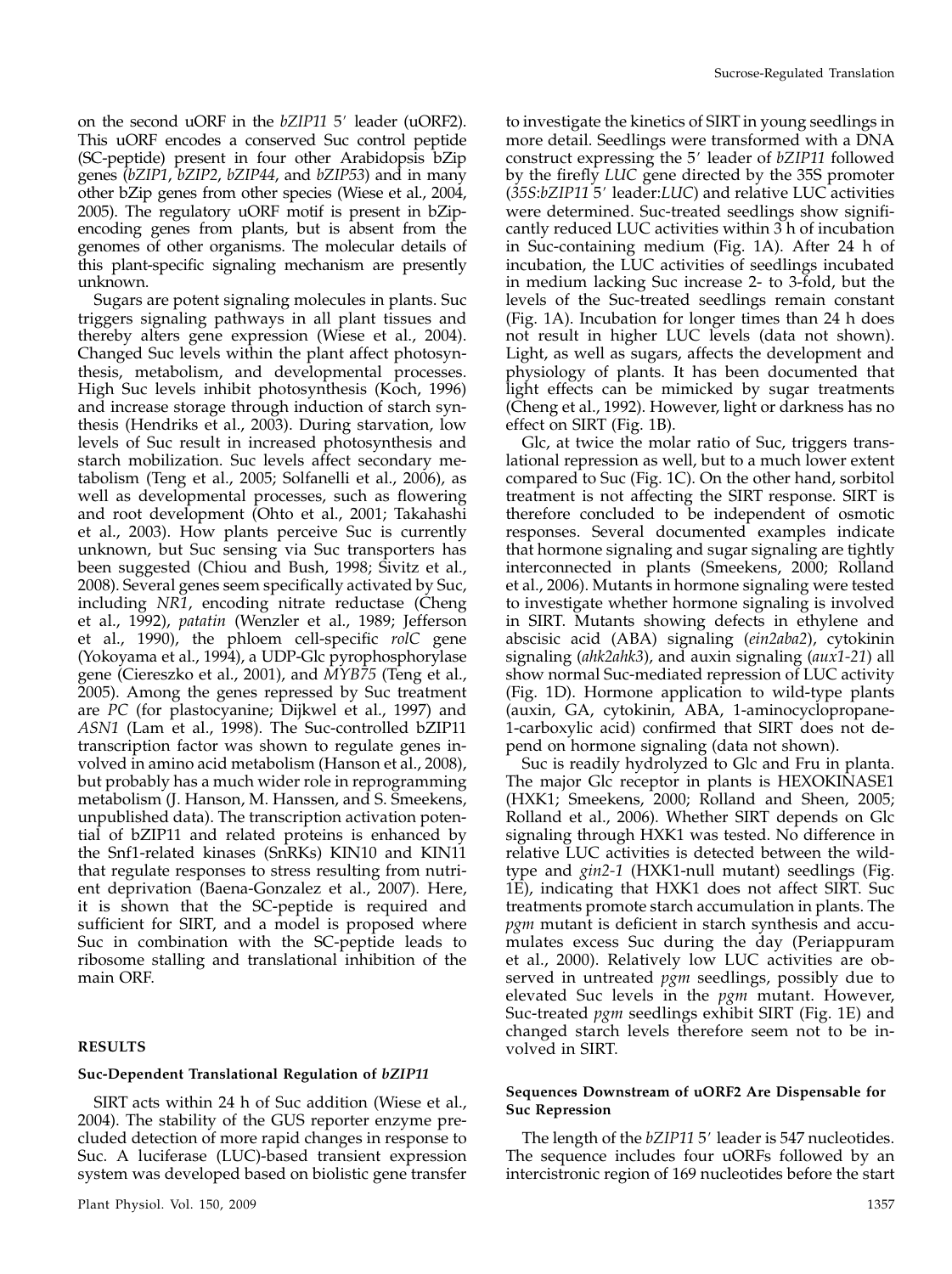

Figure 1. Suc-induced repression of translation is independent of hormone, light, and Glc signaling. Relative normalized LUC activity levels of 10-d-old seedlings transformed with the 35S:bZIP115' leader: LUC construct. Following transformation, seedlings were incubated in medium containing either no Suc (white bars) or Suc (gray bars). Means of at least three biological replicates are presented. Error bars represent SD from the mean. Two or more independent experiments were performed with essentially similar results. A, Relative LUC activity levels of transformed seedlings (accession Col-0) incubated for 3 or 24 h. B, Relative LUC activity levels of transformed seedlings (accession Col-0) incubated for 24 h in either constant light or darkness. C, Relative LUC activity levels of transformed seedlings (accession Col-0) incubated for 24 h in medium supplemented with different sugars. Note that the molar concentration of Glc and sorbitol is close to double that of Suc. D, Relative LUC activity levels of wild-type seedlings compared with that of mutants with altered hormone biosynthesis or signal transduction. Relative LUC levels were compared to that of the corresponding wild-type accessions of the mutants used (ein2aba2

codon of the main bZIP11 ORF (Fig. 2A). SIRT depends on a AUG start codon within uORF2 (Wiese et al., 2004). To determine whether other regions of the bZIP11 5' leader were important for repression, a series of deletions of the bZIP11 5' leader were tested for repression activity. Suc-dependent repression of LUC levels is detected in seedlings transformed with all constructs containing 330 nucleotides of the leader or more ( $\Delta$ 330,  $\Delta$ 343,  $\Delta$ 392,  $\Delta$ 423,  $\Delta$ 455, and  $\Delta$ 493). In contrast, no repression of LUC levels is detected in seedlings transformed with the shorter construct  $(\Delta 313)$ . This indicates that a critical region is located between the  $\Delta$ 313 and  $\Delta$ 330 deletions. This region includes the end of uORF2 and the start codons of uORF3 and uORF4. The possible involvement of uORF3 and uORF4 in SIRT was tested by mutations in which the start codons of these two uORFs were removed, while leaving the amino acid sequence of the uORF2 peptide unaltered. These modified leaders impose SIRT (Fig. 2C), demonstrating that the start codons of uORF3 and uORF4 are dispensable for SIRT. The results further show the importance of the peptide sequence encoded by uORF2, as the mRNA nucleotide sequence in the critical region could be mutated without affecting SIRT. The importance of the peptide sequence is also indicated by the limited conservation of the third codon position compared to the first two positions of the codons of homologous uORFs (Supplemental Fig. S1).

# uORF2 Confers SIRT on an Independent mRNA

As previously shown, only the second part of uORF2 starting with the second AUG codon is needed for SIRT (uORF2b; Wiese et al., 2004). This 82-nucleotide-long uORF2 element was transplanted to the unrelated leader of the  $At1g20340$  (encoding a plastocyanin protein) gene of Arabidopsis, which lacks uORFs. The element encodes the carboxy-terminal 28 amino acids encoded by uORF2. The  $At1g20340$  leader does not affect the translation of the downstream LUC reporter in response to Suc treatments (Fig. 3). In contrast, Suc-induced repression of LUC activity was detected in the At1g20340:uORF2 seedlings, indicating that the bZIP11 element used is sufficient to impose SIRT on the 5' leader of an unrelated mRNA. Non-Suctreated seedlings transformed with the At1g20340: uORF2 construct show approximately 3-fold less LUC activity compared to seedlings transformed with the At1g20340 construct. This demonstrates the general inhibitory effect of uORF2 on translation of the main ORF.

and ahk2ahk3 double mutants, Col-0; and aux1-21, Ler). E, Relative LUC activity levels of wild-type seedlings and mutants with altered sugar signal transduction or metabolism. LUC activity levels were compared with that of the corresponding accession of the mutants (gin2/hxk1, Ler; and pgm, Col-0). WT, Wild type.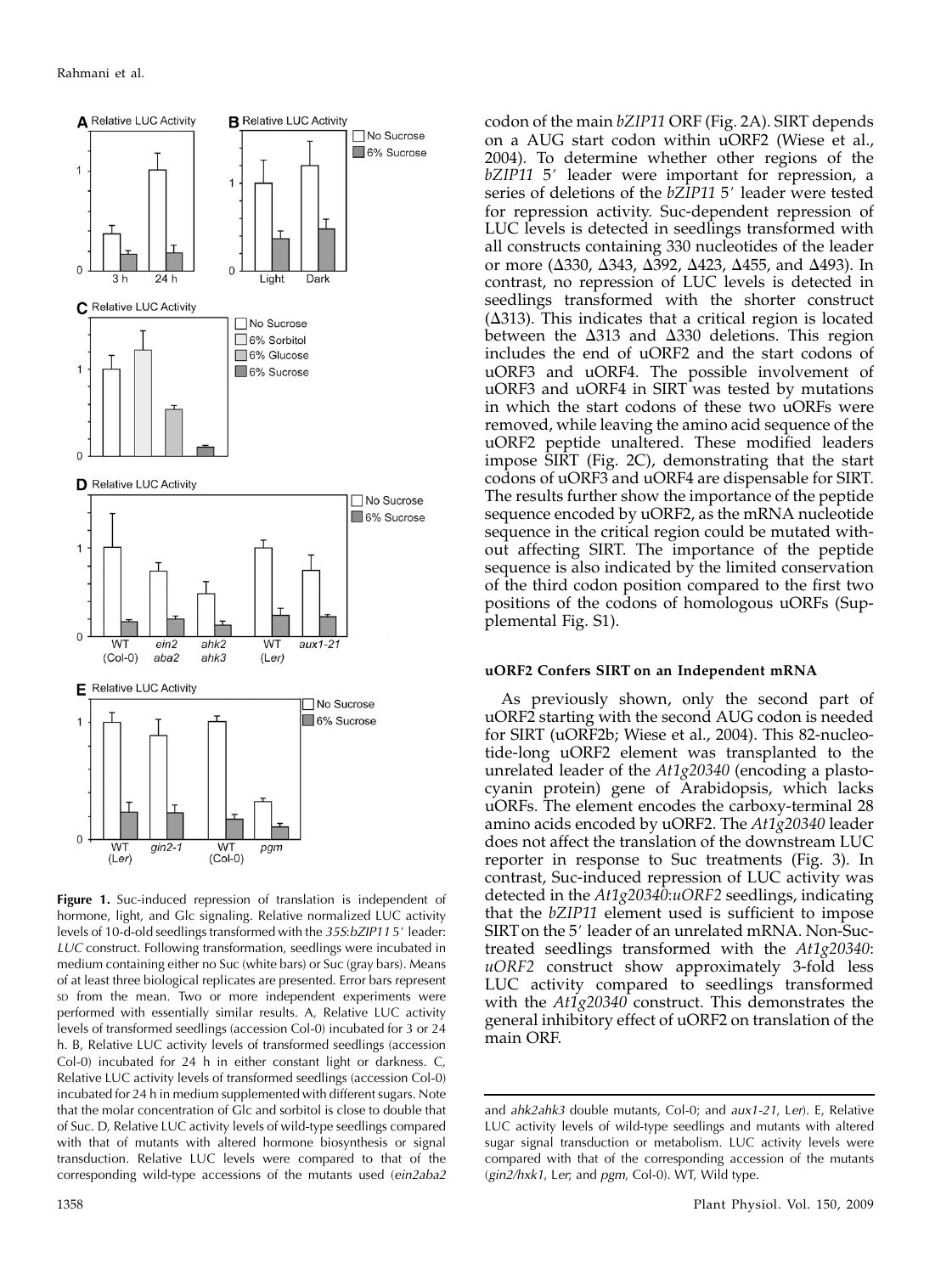

Figure 2. Suc-induced repression of translation is uORF2 dependent. Relative normalized LUC activity levels of 10-d-old seedlings transformed with the 35S:bZIP11 5' leader:LUC construct or mutant versions thereof. Following transformation, seedlings were incubated in medium containing either no Suc (white bars) or 6% Suc (gray bars) for 24 h. Means of at least three biological replicates are presented. Error bars represent sp from the mean. Two or more independent experiments were performed with essentially similar results. A, Nucleotide sequence of the bZIP11 5' leader. uORFs and the translated peptide sequences are shown below the nucleotide sequence in capital letters. The start codons (ATG) of the respective uORFs are indicated in capital letters. uORF2 is encoding a 42-amino-acid-long peptide (boxed) and the minimal peptide sufficient for Sucinduced repression is indicated in bold. The ATG at position 548 represents the start codon of the bZIP11 main ORF. The vertical lines illustrate the position of deletions in the 5' leader. The deletion constructs harbor the 5' leader from start of transcription to the respective vertical line fused to the  $LUC$  gene. Names of the deletion constructs are indicated above the arrows. B, Relative normalized LUC activity levels of 10-d-old seedlings transformed with the 35S:bZIP11 5' leader:LUC construct or indicated deletions. C, Relative normalized LUC activity levels of 10-d-old seedlings transformed with the 35S:bZIP11 5' leader:LUC construct or constructs lacking start codons of uORFs. Rectangles in schematic drawings (left) represent ORFs. Dark gray rectangles represent uORF2 of the bZIP11 5' leader. WT, Wild type.

# Suc Repression Depends on Conserved Amino Acids of the SC-Peptide

The amino acid sequence of the peptide encoded by uORF2b is highly conserved, especially in the carboxyterminal part of the peptide (Supplemental Fig. S1; Wiese et al., 2005; Hayden and Jorgensen, 2007). This

Plant Physiol. Vol. 150, 2009 1359

might be a consequence of the conserved nucleotide sequence of the mRNA or reflect an evolutionarily important selection pressure on the peptide sequence. To address the question of whether the mRNA sequence or the peptide sequence is important for SIRT, an extra nucleotide at position  $245$  in the  $bZIP11$   $5'$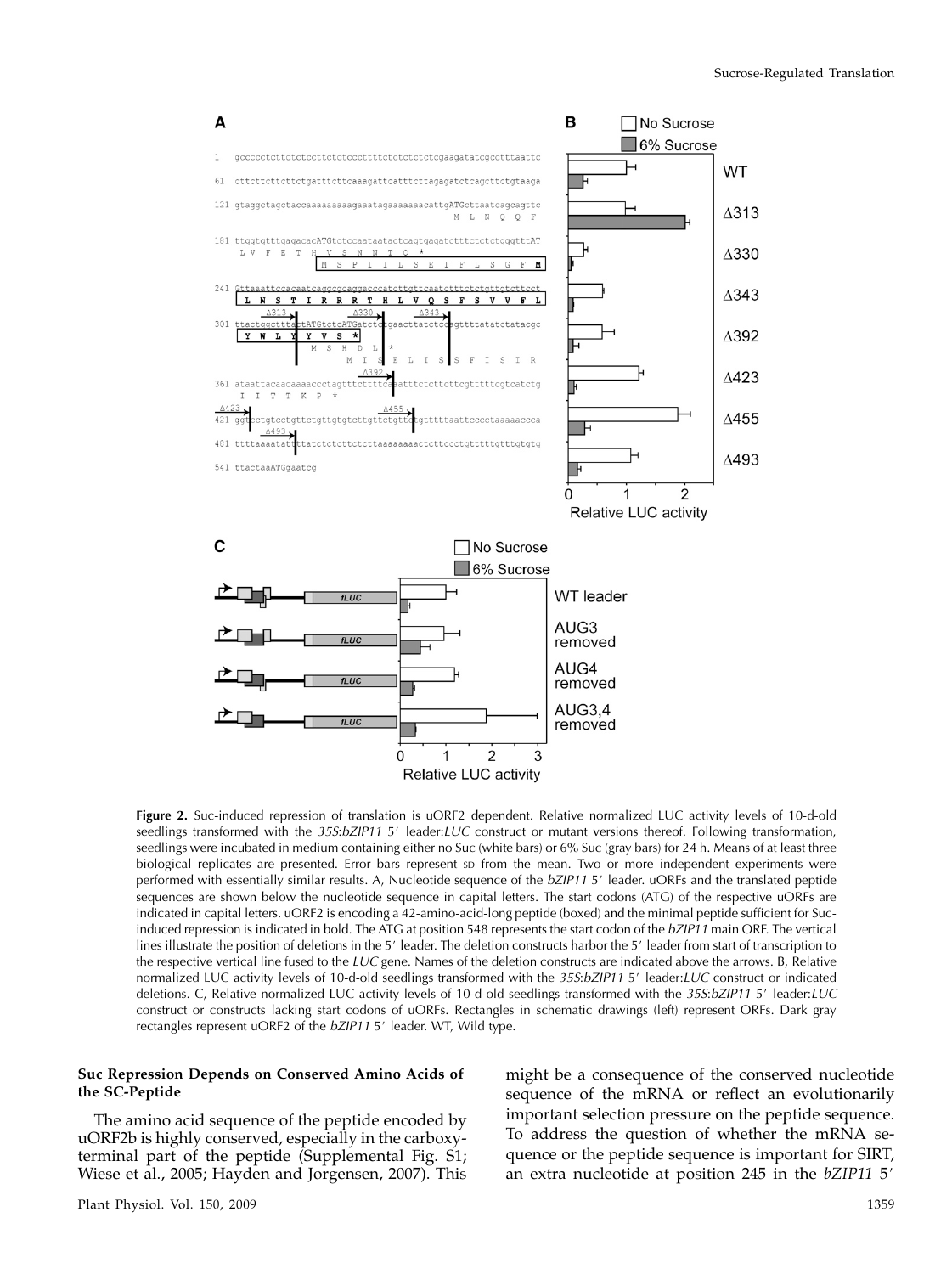

Figure 3. The SC-peptide is sufficient for Suc-induced translational repression. Relative normalized LUC activity levels of 10-d-old seedlings transformed with the  $35S:5'$  leader: $LUC$  constructs. After transformation, seedlings were incubated for 24 h in medium containing either no Suc (white bars) or 6% Suc (gray bars). Means of at least three biological replicates are presented. Error bars represent so from the mean. Two or more independent experiments were performed with essentially similar results. Schematic drawings of constructs used for transient expression experiments are indicated to the left. Rectangles represent ORFs. Dark gray rectangles represent uORF2 of the bZIP115' leader. The 5' leader of the At1g20340 gene is indicated using a dashed line. WT, Wild type.

leader was introduced. The resulting frame shift changes the peptide sequence, whereas the nucleotide sequence of the uORF2 region shown to be sufficient for SIRT remains unaltered. The frame shift mutation totally abolished SIRT as shown by relative LUC activity levels upon transient expression of the modified  $5'$  leader (Fig. 4). Thus, the peptide encoded by uORF2 mediates SIRT, as previously proposed by Wiese et al. (2004).

To test the relative importance of well-conserved amino acids in uORF2, a series of mutations were introduced in uORF2, all resulting in amino acid substitutions of conserved amino acids in the peptide (Fig. 5). Ser-29, Ser-31, Leu-35, Tyr-39, Ser-42, Arg-21, Arg-22, and Arg-23 were substituted to Ala residues. Leu-35 and Tyr-39 were also changed to their structurally similar amino acids Ile and Phe, respectively. The mutated 5' leader sequences were tested for SIRT. Mutating the Arg-rich stretch or the Ser-42 residue did not affect SIRT because the resulting normalized expression values do not differ from the values of the wild-type 5' leader (Fig. 5A). However, mutations affecting either Ser-29 or Ser-31, Leu-35, or Tyr-39 result in loss of SIRT (Fig. 5A). The LUC activity levels of the non-Suc-treated seedlings were not affected significantly by the point mutations. Interestingly, the substitution of Tyr-39 to Ala (Y39A) abolishes Suc repression, whereas replacing it with the structurally related amino acid Phe (Y39F) resulted in a reduced repression (Fig. 5A).

The position of the stop codon within uORF2 is also well conserved (Supplemental Fig. S1). The importance of the stop codon position for SIRT was tested by introducing three mutations in the  $bZIP11\;5'$  leader that affected the length and sequence of the uORF2. One mutation lengthened the peptide by 13 residues, late stop, and the other shortened the peptide by two residues, early stop. In another mutated 5' leader, two frame shift mutations in opposite directions were introduced in the beginning of the sequence and in the end, respectively. These mutations give rise to a uORF2 sequence encoding a peptide of wild-type length, but with an unrelated sequence, except for the first two and last two residues (double frame shift). The mutated 5' leaders are not able to confer SIRT as determined by LUC activity measurements (Fig. 5B). Thus, both the amino acid sequence and stop codon position of the SC-peptide are important for SIRT. Mutations in the mRNA sequence might affect their steady-state levels and therefore mRNA levels were quantified. The results show that the absence of SIRT in the mutants cannot be explained by changes in mRNA levels, in agreement with earlier observations (Supplemental Fig. S2; Rook et al., 1998; Wiese et al., 2004).

## Leaky Scanning Is Important for bZIP11 Protein Translation

In eukaryotes, uORFs generally inhibit translation of the downstream main ORF (Vilela and McCarthy, 2003). The SC-peptide encoded by uORF2 of the bZIP11 5' leader efficiently represses bZIP11 translation in response to Suc. Sequences surrounding the AUG codon (the AUG context) affect the efficiency of translational initiation by scanning translational preinitiation complexes (PICs). The AUG contexts of uORF2 differ from the consensus sequence of plants, indicating that initiation of translation of uORF2 is inefficient. In contrast, the AUG context of the main ORF is more similar to the consensus sequence. This



Figure 4. The mRNA sequence of the bZIP115' leader is not sufficient to trigger Suc-induced repression of translation. Relative normalized LUC activity levels of 10-d-old seedlings transformed with the 35S:  $bZIP11 5'$  leader: $LUC$  construct or a mutated version. Following transformation, seedlings were incubated in medium containing either no Suc (white bars) or 6% Suc (gray bars). Means of at least three biological replicates are presented. Error bars represent sp from the mean. Two or more independent experiments were performed with essentially similar results. Schematic drawings of constructs used for transient expression experiments are indicated on the left. Rectangles represent ORFs. Dark gray rectangles represent uORF2 of the bZIP115' leader. The frame shift mutated 5' leader harbors a single base pair insertion giving rise to a frame shift and therefore a total change of the sequence of the Suc control peptide, as indicated. The nucleotide insertion is situated in the 5' part of uORF2, which is not required for SIRT (Fig. 3). WT, Wild type.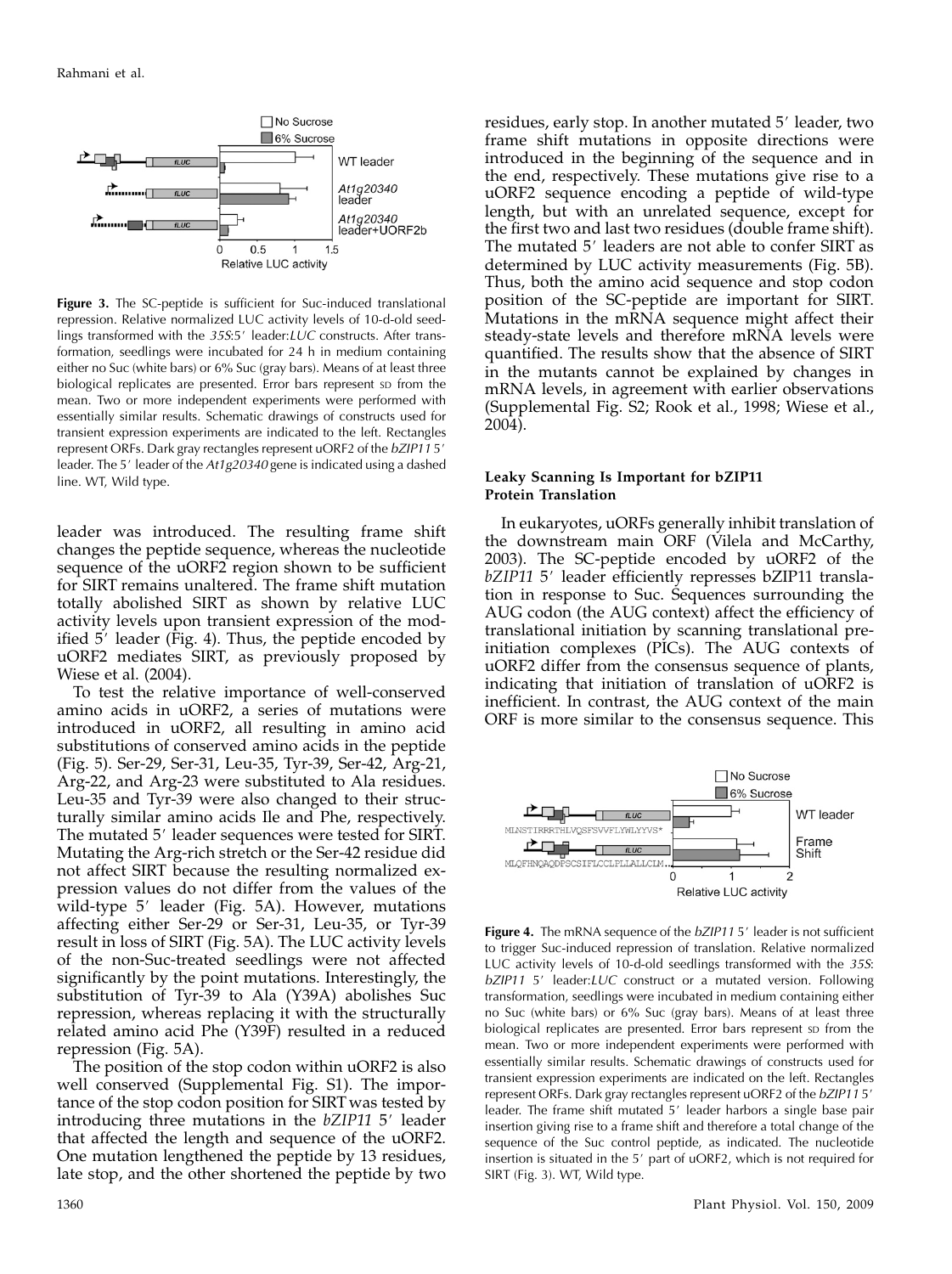

Figure 5. Conserved amino acids and the stop codon position of the Suc control peptide are necessary for Suc-induced repression of translation. Relative normalized LUC activity levels of 10-d-old seedlings transformed with the  $35S:bZIP11 5'$  leader:LUC construct or versions with mutated 5' leaders. Following transformation, seedlings were incubated for 24 h in medium containing either no Suc (white bars) or 6% Suc (gray bars). Means of at least three biological replicates are presented. Error bars represent sp from the mean. Two or more independent experiments were performed with essentially similar results. A, The amino acid sequence of the 28 C-terminal amino acids of the SC-peptide or mutated versions used for transformation experiments are indicated on the left. Changed amino acids are indicated in underlined lowercase letters. B, Schematic drawings of constructs used for transient expression experiments are indicated to the left. Rectangles represent ORFs. Dark gray rectangles represent uORF2. The mutated 5' leaders encode either a shorter uORF2, early stop (the last two residues missing); a longer uORF2, late stop (13 residues added after the intact uORF2 sequence); or a combinatorial mutant, double frame shift, in which a frame shift mutation (Fig. 3) is combined with another frame shift mutation at the end of uORF2. This latter construct encodes a uORF2 peptide in which only the first two and last two residues are the same as in the wild-type counterpart. WT, Wild type.

AUG context pattern also holds for bZIP11 homologous genes of Arabidopsis, as well as from other species (Fig. 6A). Probably, the scanning PICs are prone to skipping the uORF start codon while efficiently initiating translation of the main ORF. To test this hypothesis, the internal AUG context of uORF2 (uuuAUGuu) was optimized to the aaaAUGgc se-

quence (Fig. 6B). This consensus sequence has been shown to yield maximal initiation frequency in higher eukaryotes (Joshi et al., 1997) and corresponds to the dicot consensus sequences of initiation context (Rangan et al., 2008). Scanning PICs that pass the weak first start codon of uORF2 should be efficiently captured by an optimized internal AUG context and initiate translation of uORF2. The second start codon was chosen for modification as the first part of the peptide was shown to be dispensable for SIRT (Fig. 3) and due to the fact that only one AUG is needed to cause SIRT (Wiese et al., 2004). Moreover, the second AUG is not fully conserved among SC-peptide homologs; therefore,



Figure 6. The main ORF is translated through a leaky scanningdependent mechanism. A, AUG codon contexts of bZIP11 and homologous genes from other dicotyledonous species and Arabidopsis. The conserved positions are indicated in green if the sequence matches the consensus sequence and in red if the nucleotide does not match the consensus sequence. The indicated consensus sequence is that of dicots (Rangan et al., 2008). B, Relative normalized LUC activity levels of 10-d-old seedlings transformed with the  $35S:bZIP115'$  leader:LUC construct or mutated versions. Following transformation, seedlings were incubated for 24 in medium containing either no Suc (white bars) or 6% Suc (gray bars). The constructs were either transformed into wildtype seedlings (accession Wassilewskija-0) or stv1 seedlings, as indicated. Means of at least three biological replicates are presented. Error bars represent so from the mean. Two or more independent experiments were performed with essentially similar results. Schematic drawings of constructs used for transient expression experiments are indicated on the left. Rectangles represent ORFs. Dark gray rectangles represent uORF2 of the  $bZIP11$  5' leader. The AUG contexts are indicated below the schematic drawings and colored in accordance with similarity to the consensus sequence (A). The positions of the mutations are indicated with a white stripe in the boxes. WT, Wild type.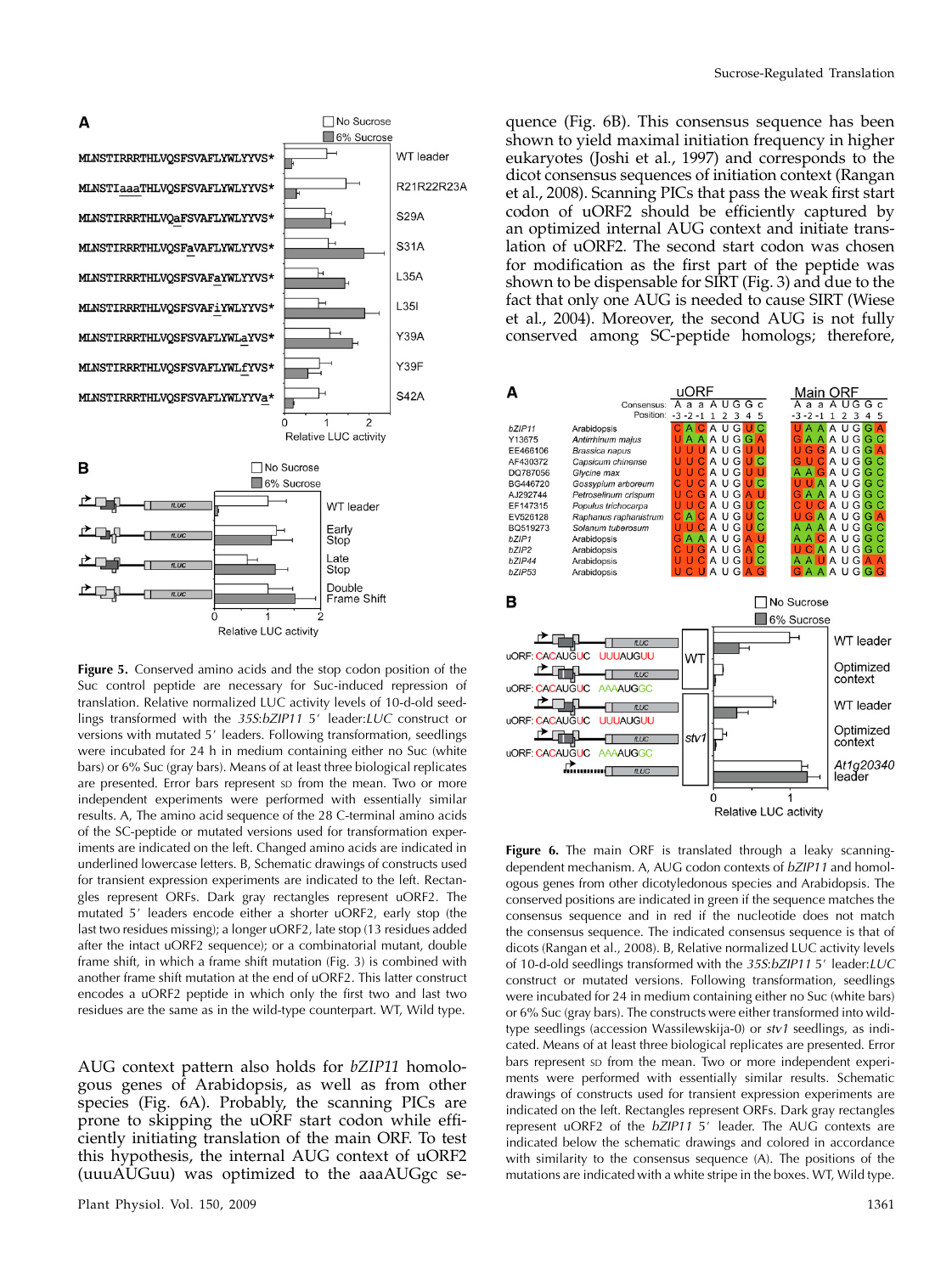minimal secondary effects of the change are expected (data not shown). The mutated  $5'$  leader was tested for SIRT using the transient expression assay and compared to the activity of the wild-type  $5'$  leader. The results of transient expression assays show that improving the AUG context of uORF2 retains SIRT, but dramatically reduces translation of the main ORF (Fig. 6B), providing support for a leaky scanning-dependent mechanism operating at the uORF initiation codons.

Ribosomes probably dissociate after translating uORF2. To test whether translational reinitiation occurs after termination of uORF2 translation, the short valve1 (stv1) mutant was analyzed for SIRT. This mutant was shown to be deficient in translational reinitiation (Nishimura et al., 2005), but was not found to affect SIRT (Fig. 6B). The relative LUC activity of an At1g20340 construct lacking uORFs was not affected by Suc in the stv1 mutant, confirming the equal translatability of mRNAs in the mutant treated with or without Suc.

# DISCUSSION

Diurnal changes in sugar levels affect the expression levels of approximately one-third of the Arabidopsis genes, highlighting the central role of sugar signaling in plants (Bläsing et al., 2005). The Arabidopsis transcription factor bZIP11 is translationally regulated by Suc (Rook et al., 1998; Wiese et al., 2004) and was shown to regulate a subset of sugar-regulated genes in Arabidopsis (Hanson et al., 2008). bZIP11 activation results in extensive changes in gene expression and appears involved in metabolic reprogramming (Hanson et al., 2008; J. Hanson, M. Hanssen, and S. Smeekens, unpublished data). Likely, bZIP11 is part of a stress-dependent adaptation system that involves the SnRK1 (KIN10, KIN11) protein kinase pathway. In protoplast transfection assays, KIN10 activates the transactivation activity of bZIP11 and other Sucregulated bZIP proteins (Baena-Gonzalez et al., 2007). It appears that bZIP11 is a node in a signaling network that activates genes in response to stress or starvation. Importantly, bZIP11 translational repression in response to Suc abrogates the downstream bZIP11 response pathway. Here, the mechanism of SIRT has been investigated and a novel mechanistic model is proposed.

# Translational Repression of bZIP11 Is Independent of Light and Hormone Signaling

SIRT has previously been shown to act within 24 h of Suc addition. The stability of the GUS reporter protein prohibited more accurate testing of the response (Wiese et al., 2004). A LUC-based transient transformation system showed that SIRT acts within a few hours (Fig. 1A); likely, SIRT acts in a much shorter time frame, but this could not be tested due to initial low LUC activity levels.

Sugar signaling has been shown to be tightly interconnected to light and hormone-signaling pathways (Smeekens, 2000; Rolland and Sheen, 2005; Rolland et al., 2006). For example, the light effect on expression of the NR gene is replicated by sugar treatments (Cheng et al., 1992; Ciereszko et al., 2001). Several Glc-insensitive mutants identified were shown to be allelic to ABA-insensitive biosynthetic or signaling mutants and the effects of Glc were suggested to be dependent on increased levels of ABA compared to untreated seedlings (Arenas-Huertero et al., 2000; Huijser et al., 2000; Rook et al., 2001). Sugar signaling is also connected to ethylene signaling (Gibson et al., 2001; Arroyo et al., 2003; Moore et al., 2003; Yanagisawa et al., 2003), cytokinin, and auxin signaling (Ohkama et al., 2002; Ohto et al., 2006). Assaying SIRT in plants subjected to darkness or in various mutant backgrounds impaired in hormonal signaling demonstrated normal SIRT to occur. This indicates the independence of SIRT signaling of these signaling pathways.

HXK1 is an important Glc sensor in plants and was shown to be involved in several sugar responses (Rolland et al., 2006). Suc is readily metabolized to Glc and Fru in plants, but SIRT is not dependent on the HXK1 pathway as determined by the analysis in *gin2* (HXK1-null) mutants. Recently, a G protein-dependent Glc-signaling pathway was identified (Grigston et al., 2008). However, the stronger effect of Suc compared to Glc (Fig.1C; Wiese et al., 2004) indicates that SIRT depends on a novel, Suc-dependent signaling pathway. The possibility that starch levels affect SIRT is excluded because the starchless pgm mutant shows SIRT. The generally lower LUC levels in pgm seedlings compared to wild-type seedlings could be due to the higher sugar levels of the *pgm* mutant during the day (Periappuram et al., 2000).

# Suc Repression Is Mediated by a 28-Amino-Acid-Long Peptide

The bZIP11 5' leader contains four partly overlapping uORFs, followed by a 169-nucleotide-long intercistronic region lacking ORFs. Systematic shortening of the bZIP11 5' leader from the 3' direction and testing for functionality in planta showed that the intercistronic region was dispensable for SIRT. The  $\Delta$ 330 construct displays SIRT, whereas the 17-nucleotide shorter  $\Delta$ 313 construct lacks SIRT activity. The 313 to 330 region of the bZIP11 mRNA includes the start codons of uORF3 and uORF4, but mutational analysis showed that uORF3 or uORF4 are not involved in the repression mechanism.

Translation of the 28 C-terminal amino acid residues of uORF2 are sufficient to impose SIRT (Wiese et al., 2004). Transplantation of this region to the 5' leader of the  $At1g20340$  gene is sufficient to impose SIRT (Fig. 3). This 3' part of uORF2 sequence shows pronounced conservation at both amino acid and nucleotide levels (Supplemental Fig. S1). The importance of the peptide sequence was demonstrated by insertion of a single base pair in the 5' nonessential part of the 5' leader,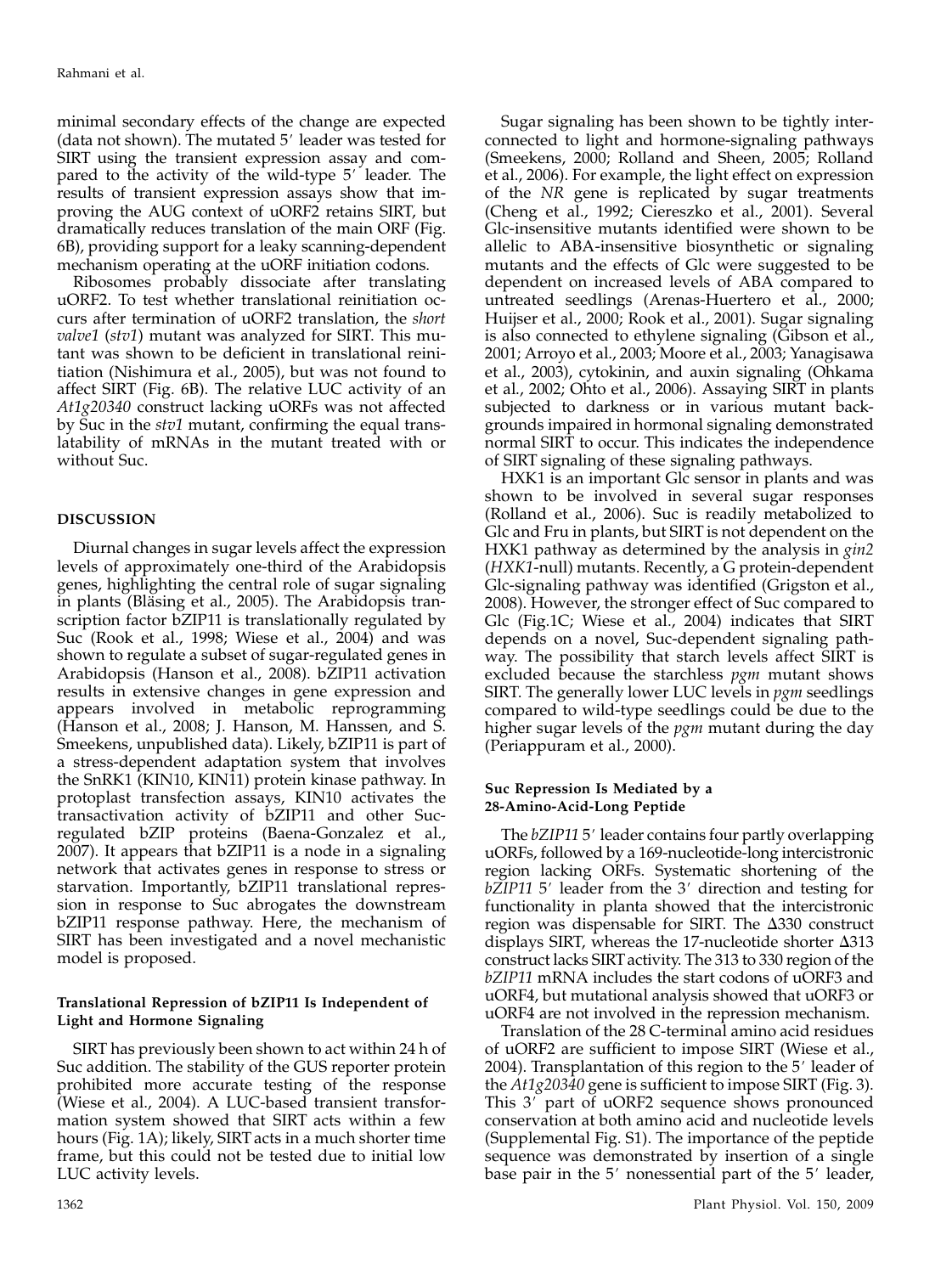which abolishes SIRT (Fig. 4). Mutations in the  $5'$ leader that did not result in changed amino acid sequence of the SC-peptide did not affect SIRT (Fig. 2). Therefore, nucleotide sequence conservation of uORF2 is most likely due to selection pressure on the peptide sequence, as shown by limited conservation at the third position of the codon of the uORF2 sequence (Supplemental Fig. S1). Together, this indicates the importance for SIRT of the 28-amino acid SC-peptide encoded by the  $3'$  part of uORF2. This SC-peptide has also been shown to be translated in vitro (Wiese et al., 2004). Mutational analysis has shown that inhibiting translation of uORF2 abolishes SIRT (Wiese et al., 2004). Mutagenesis showed the highly conserved Ser-29, Ser-31, Leu-35, and Tyr-39 to be essential for SIRT. These single amino acid substitutions disrupt functionality of the SC-peptide. Interestingly, changing Tyr-39 to the structurally similar amino acid Phe conferred some repression activity. This highlights the sequence dependence of the repression system and indicates that the SC-peptide interacts with other molecules to repress translation. Such proposed interaction occurs only in Suc-treated plants because SCpeptide amino acid changes specifically affect the translation in plants treated with Suc.

The stop codon position of uORF2 is evolutionarily conserved. Changing the stop position by lengthening the uORF2 abolishes SIRT. uORFs are common within mRNAs of plants and other eukaryotes and most uORFs act in a sequence-independent way (Hayden and Jorgensen, 2007). However, several examples exist in which the protein sequence of the uORF is conserved and therefore is believed to be of regulatory importance. The AdoMetDC and the SAC51 genes in Arabidopsis harbor uORFs with conserved protein sequences (Hanfrey et al., 2005; Hu et al., 2005; Imai et al., 2006). In these cases, the uORFs repress translation like the uORF2 in bZIP11.

# Translation of the bZIP11 Main ORF

The eukaryotic translational apparatus first interacts with the 5' cap structure of the mRNA and then scans the mRNA for the first available AUG codon within an appropriate sequence context to initiate translation. Once the ORF translation is terminated, the ribosomal subunits separate and dissociate from the mRNA. As a consequence, eukaryotic mRNAs generally only encode one ORF. However, several translational mechanisms have been documented that allow translation of ORFs preceded by uORFs (Kozak, 2002). For example, an internal ribosome entry site (IRES) in the mRNA allows the ribosome to directly associate with a sequence within the mRNA. Several plant viral RNAs are translated through IRES sequences (Jaag et al., 2003; Dorokhov et al., 2006; Karetnikov and Lehto, 2007), but so far only one cellular plant mRNA was shown to be translated through an IRES-dependent mechanism (Dinkova et al., 2005). Translation of  $bZIP11$  does not depend on IRES as all sequences  $3'$ 

of the uORF2 can be deleted without affecting translation of the main ORF (Fig. 2A). This excludes the possibility of secondary structures in the mRNA leading to ribosome shunting as documented for several virus RNAs (Xi et al., 2005; Pooggin et al., 2006). Ribosomes are able to reinitiate translation after translating short uORFs (Kozak, 2002), but this seems unlikely for bZIP11 because, in that case, the AUG context-dependent improvement of uORF2 translational initiation would lead to increased main ORF translation, whereas the opposite is observed. This conclusion is supported by the results from the analysis of the stv1 mutant, which is impaired in translation reinitiation (Nishimura et al., 2005), but shows normal SIRT. Moreover, reinitiation after translation of a peptide longer than 35 amino acids is impossible in yeast (Vilela and McCarthy, 2003). The complete uORF2 is 42 amino acids long and thus to long for reinitiation. The distance between the uORF and the main ORF can be important for reinitiation (Kozak, 2001). Changing the distance between the stop codon of the SC-peptide and the AUG of the main ORF does not affect SIRT (Fig. 2A). Taken together, we conclude that a mechanism dependent on reinitiation appears unlikely.

Inefficient translation initiation of uORF2 is important for translation of the main ORF (Fig. 6) as the optimization of the AUG2b context strongly represses translation of the main ORF. This observation suggests that ribosomes failing to initiate translation of the weak context of uORF2 continue scanning and translate the main ORF. This notion is also supported by the experiments using the  $At1g20340$  5' leader:uORF2 construct with an improved, but not perfect, context, translation of the main ORF is strongly reduced, further supporting the conclusion that the weak AUG contexts of the uORF are important for efficient main ORF translation (Fig. 3). Most of the known bZIP11 homologs have noncanonical AUG context sequences of the uORFs, whereas sequences that allow efficient translation initiation surround the start codons of the main ORFs (Fig. 6). This indicates that the main ORF is translated by leaky scanning ribosomes and that this mechanism is evolutionary conserved. bZIP11 translation requires eIF3h (Kim et al., 2004). eIF3h was suggested to increase the processivity of the scanning ribosomes (Kim et al., 2007), which is in agreement with our model of bZIP11 translation. Leaky scanning was also found to be required for the translation of other plant genes, such as AtLIG1 (Sunderland et al., 2006) and THI1 (Chabregas et al., 2003). Inserting a strong uORF2b AUG context in uORF2 reduces main ORF translation, but Suc repression is retained (Fig. 6). This important observation excludes a regulatory model in which main ORF translation is regulated by differential initiation of translation of the repressing SC-peptide in response to Suc. Such regulation of translation by uORFs was observed in the translational regulation of AdoMetDC (Hanfrey et al., 2005).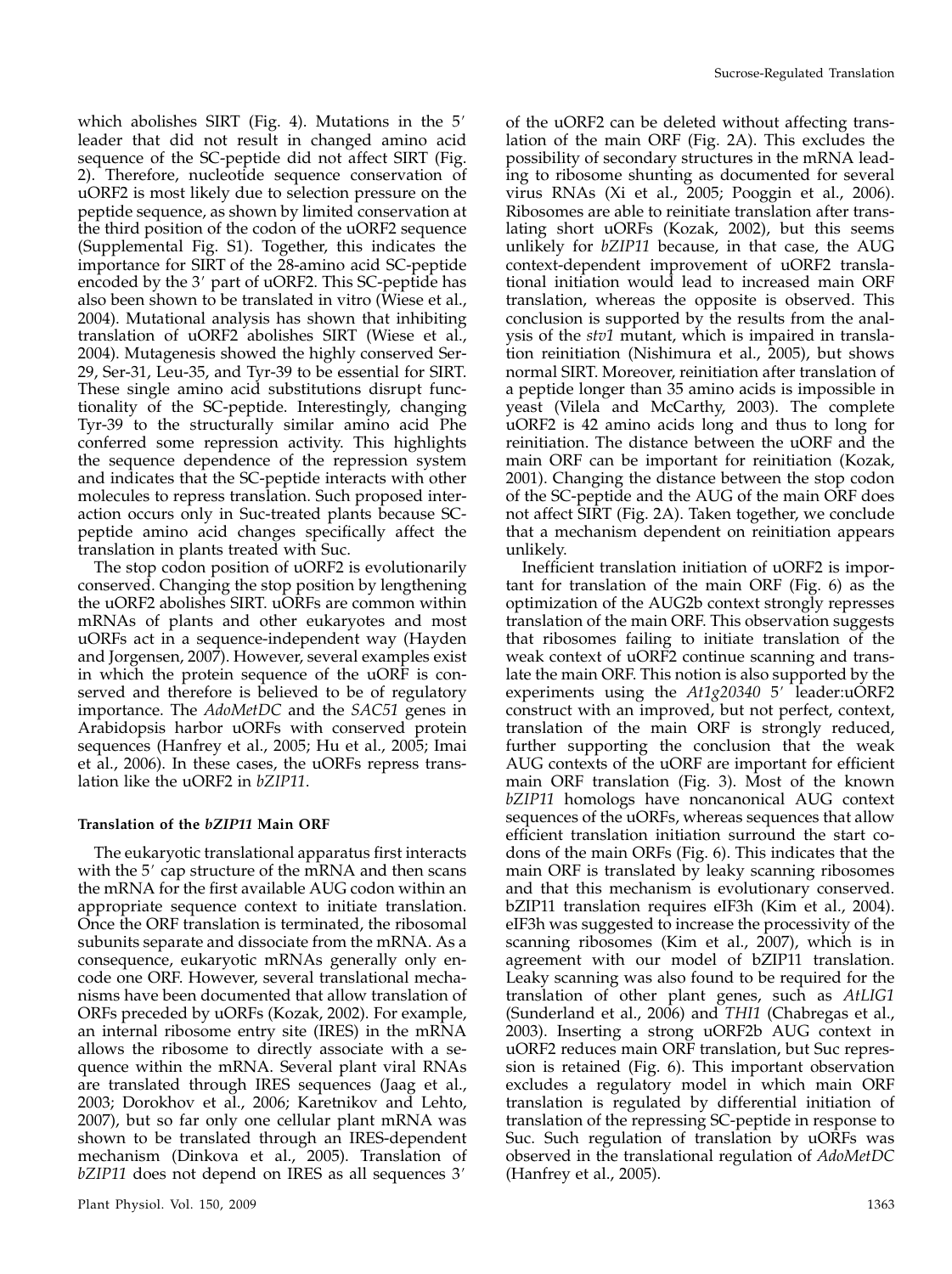We conclude that bZIP11 is translated by leaky scanning ribosomes and that translation of the SCpeptide is inhibiting translation of bZIP11 in the presence of Suc. Suc concentrations as low as 20 mm already reduce main ORF translation; thus SIRT acts at physiologically relevant Suc concentrations (Wiese et al., 2004, 2005). SIRT is lost in mutants with changed amino acid sequences of the uORF2 encoding SCpeptides, indicating that specific interaction with other biomolecules is important. When translated, nascent peptides move from the peptidyl transfer center through the exit tunnel of the ribosome. The exit tunnel covers approximately 40 amino acids (Matlack and Walter, 1995). Thus, during translation, the SCpeptide interacts with ribosome-associated molecules. The different parts of the translational apparatus are fixed in position relative to the peptidyl transfer center of the ribosome during translation elongation. The stop codon position of the SC-peptide is important for SIRT as shown experimentally (Fig. 5) and by essentially total evolutionary conservation of the stop codon position (Supplemental Fig. S1; Hayden and Jorgensen, 2007). Changes in stop codon position will move the relative position of the SC-peptide in the exit tunnel at termination of translation. Thus, positioning of the SC-peptide is important for SIRT, possibly as the SC-peptide interacts with a component of the translational apparatus, which is located in the exit tunnel. Changing the Tyr-39 residue abolished SIRT, which indicates that the SC-peptide must be translated entirely for biological activity and even the last residue of the SC-peptide is evolutionarily conserved. This implies that SIRT occurs at translational termination of the SC-peptide. In mammalian and cytomegalovirus systems, ribosome stalling depending on the position of the stop codon of the uORF has been documented (Cao and Geballe, 1995; Janzen et al., 2002). Likely the nascent SC-peptide stalls the translating ribosome in the presence of Suc and thereby halts the translation of bZIP11. The presence of a stalled ribosome at the mRNA will efficiently block scanning PICs from reaching the bZIP11 AUG codon and thus inhibit translation of the transcription factor. The nature of the molecule interacting with the SC-peptide remains to be elucidated.

The bZIP11 transcription factor was shown to specifically activate Suc-repressed genes in Arabidopsis (Hanson et al., 2008). Four other closely related bZip transcription factors in Arabidopsis harbor the SCpeptide encoding uORF in the 5' leader sequence and show SIRT as well (Weltmeier et al., 2009). SIRT thus represents a general molecular mechanism of Succontrolled gene expression in plants. In this study, the molecular nature of this Suc control was investigated and a ribosomal stalling mechanism suggested for SIRT. This novel translational control mechanism provides further understanding of how Suc regulates gene expression in plants and is important with respect to the proposed biological function of bZip transcription factors in reprogramming metabolism in response to stress and starvation (Hanson et al., 2008).

### MATERIALS AND METHODS

#### Plant Growth Conditions

Wild-type or mutant Arabidopsis (Arabidopsis thaliana) seedlings (var Columbia-0 [Col-0], Wassilewkija-0, or Landsberg erecta [Ler]) were grown for 10 d on one-half-strength Murashige and Skoog medium, pH 5.7 (Duchefa), supplemented with 0.2% Suc, 0.5 mg/mL MES (Sigma-Aldrich), and 14 g/L plant agar (Duchefa). The seedlings were grown in growth chambers (Snijders Scientific) at 22°C under constant fluorescent light (100  $\mu$ mol m $^{-2}$  s $^{-1}$ ).

### Construction of bZIP11 5' Leader Vectors Used for Transient Expression Experiments

A Gateway-compatible destination vector, p35S-ccdB-LUC, containing the 35S promoter in front of firefly LUC (fLUC) was constructed using the XbaI/ SacI restriction fragment of pGWB35 (provided by Dr. T. Nakagawa, Shimane University, Matsue, Japan) containing the fLUC gene with Gateway sites for translational fusion. This was ligated into the 35S promoter-containing vector (pUC19 based). The wild-type bZIP11 5'-leader was amplified using primers with Gateway sites (bZIP11 5'-UTR FWD, bZIP11 5'-UTR REV) and transferred to pDONR-Zeo vector. The resulting plasmids were sequenced and the inserts were transferred to the p35S-ccdB-LUC destination vector by LR reaction, according to the manufacturer's instructions (Invitrogen). The deletion constructs were amplified by using primer bZIP11 5'-UTR FWD and bZIP11△313, △330, △342, △392, △423, △455, and △493 (Supplemental Table S1). For mutated versions of the bZIP11 5' leader, the whole 5' leader fragment, including Gateway sites, was translocated to the pALTER vector (Promega) using traditional methods (Sambrook et al., 1989). The resulting clone was used as a mutagenesis template using the Altered Sites II in vitro mutagenesis system kit (Promega), according to the manufacturer's instructions and indicated primers listed (Supplemental Table S1). Mutated 5' leaders were moved to p35S-ccdB-LUC using Gateway technology.

To fuse the 84-nucleotide-long fragment of the uORF2 to the  $At1g20340\,5'$ leader, this region was amplified using uORF2FWDBamHI and uORF2REV primers (Supplemental Table S1). The PCR fragment was subcloned into pGemT-easy vector (Promega). The At1g20340 5' leader was amplified using the At1g20340-leader FWD and At1g20340-leader REV BamHI primers and the amplified fragment was subcloned into the pGemT-easy vector (Promega). The uORF2 plasmid was restricted by BamHI/NcoI and the resulting fragment was ligated into the BamHI/NcoI sites of the At1g20340 5' leader vector. The resulting insert was transferred to the p35S-ccdB-LUC vector using Gateway technology. The  $At1g20340$  5' leader for the control plasmid was amplified using the At1g20340-leader FWD and At1g20340 Gateway REV primers and transferred to the p35S-ccdB-LUC vector using Gateway technology. The integrity of the final constructs was confirmed by sequencing (Macrogen).

#### Transient Transformation of Arabidopsis Seedlings

Gold particles (1  $\mu$ m diameter; Bio-Rad) were coated with plasmid DNA according to Giovanna et al. (1998). DNA for coating was premixed in a concentration equivalent of 1.2 mg fLUC vector and 0.4 mg Renilla LUC (rLUC) vector per transient expression experiment. The rLUC vector includes the rLUC gene driven by the constitutive 35S promoter. Seedlings were transformed using the Biolistic particle delivery system, model PDS-1000 He (Bio-Rad), according to the manufacturer's instructions using a vacuum adjusted to 28 Pa and 900-psi rupture discs. Prior to particle bombardment, selected seedlings (approximately 50) were transplanted to fresh plates. Following particle bombardment, one-half of the transformed seedlings were transferred into 250-mL flasks containing 50 mL of liquid one-halfstrength Murashige and Skoog medium supplemented with 6% Suc and the other half were transferred to flasks containing medium without Suc. The seedlings were incubated in growth chambers, rotary shaking (45 rpm) under constant light for 24 h, and harvested in liquid nitrogen. All experiments were independently replicated and yielded similar results as the ones presented in this article. More than 90% of the seedlings were transformed as determined in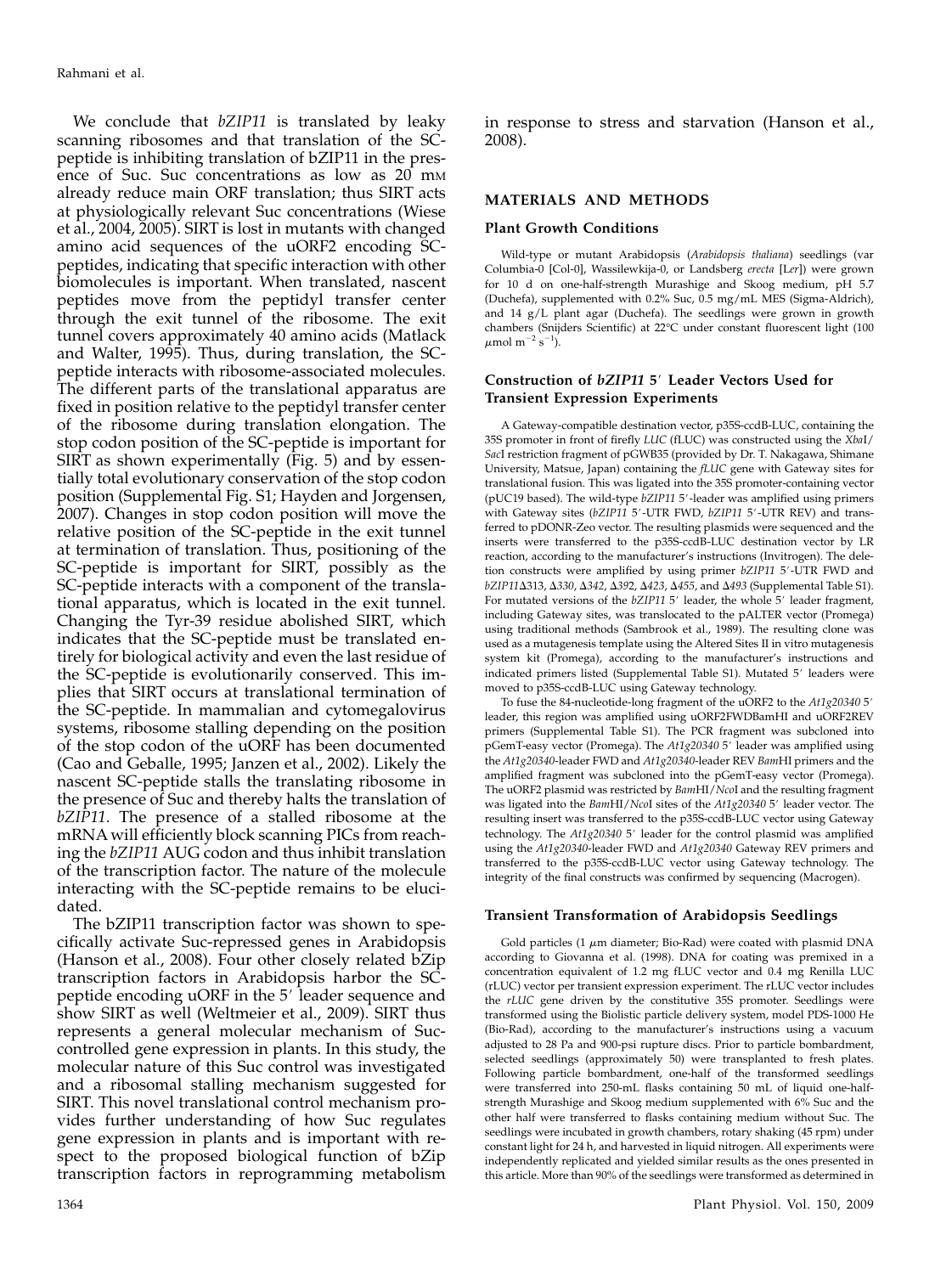parallel experiments using a plasmid harboring the GUS reporter gene and histochemical staining (data not shown).

### LUC Activity Assays

Relative LUC levels were determined by the ratio of fLUC activity to rLUC activity. The LUC activities were measured by the Dual-Luciferase reporter assay system kit, according to the manufacturer's instructions (Promega). Approximately 25 mg ground Arabidopsis tissue were lysed using 100  $\mu$ L passive lysis buffer supplemented with 2 mm DDT and incubated for 15 min at room temperature, followed by 2-min centrifugation (rcf 16,000). Twenty microliters of the supernatant were transferred into a new 2-mL tube and processed according to the Dual-Luciferase reporter assay system kit manual (Promega). LUC activity was measured using the TD-20/20 Glomax luminometer (Promega). All experimental series included transient expression of the wild-type bZIP11 5' leader. The normalized fLUC activity levels were adjusted to the value of the plants transformed with the wild-type 5' leader treated with medium lacking Suc. All activity levels were measured using three replicates minimum, averaged, and SD from the mean was calculated.

### Quantitative PCR Analysis

Total RNA was isolated from 10-d-old seedlings (var Col-0) subjected to transient transformation. Plant tissues were homogenized by grinding in liquid nitrogen and total RNA was isolated using the RNeasy kit (Qiagen). DNA was removed from the preparations using RNase-free DNase I (Fermentas). cDNA was synthesized using M-MLV reverse transcriptase (Promega) according to the manufacturer's instructions. Due to low RNA yield, RNA preparations from three independent preparations were pooled and used as substrate for cDNA synthesis. Real-time quantitative PCR was performed using an ABI7900HT sequence detector using SYBR Green II master mix (Applied Biosystems). The ACTIN2 gene (At3g18780) was used as an internal reference. Relative RNA levels were calculated by the  $\Delta\Delta\mathrm{C}t$ method (Pfaffl, 2001). Primer efficiency was determined as described by Rasmussen (2001). Sequences of primers used in quantitative real-time PCR reactions are listed in Supplemental Table S2.

Sequence data from this article can be found in the GenBank/EMBL data libraries under accession numbers EE466106, AF430372, DQ787056, BG446720, AJ292744, EF147315, EV526128, and BQ519273.

### Supplemental Data

The following materials are available in the online version of this article.

- Supplemental Figure S1. Evolutionary conservation of uORF2b sequences in Arabidopsis and other plant species. Amino acid sequence of uORF2b is more conserved than nucleotide sequence.
- Supplemental Figure S2. Different LUC mRNA levels in transiently transformed Arabidopsis seedlings do not correlate with LUC activity levels.
- Supplemental Table S1. Primers used to construct wild-type and mutated forms of the bZIP11 5' leaders used for transient expression.

Supplemental Table S2. Primers used for quantitative real-time PCR.

### ACKNOWLEDGMENTS

We are grateful to Dr. A.G. von Arnim (The University of Tennessee, Knoxville, TN) for the kind gift of the rLUC vector used for normalizing transient expression levels and for providing the transient transformation protocol ahead of publication. We also acknowledge Dr. T. Nakagawa (Shimane University, Matsue, Japan) for providing plant vectors, and Dr. K. Okada (Kyoto University, Kyoto) for providing stv1 mutant seeds. Mutant seeds were obtained from the Nottingham Arabidopsis Stock Centre. The hxk1/gin2 mutant was provided by Dr. J. Sheen (Massachusetts General Hospital, Boston).

Received January 25, 2009; accepted April 26, 2009; published April 29, 2009.

Plant Physiol. Vol. 150, 2009 1365

# LITERATURE CITED

- Arenas-Huertero F, Arroyo A, Zhou L, Sheen J, Leon P (2000) Analysis of Arabidopsis glucose insensitive mutants, gin5 and gin6, reveals a central role of the plant hormone ABA in the regulation of plant vegetative development by sugar. Genes Dev 14: 2085–2096
- Arroyo A, Bossi F, Finkelstein RR, Leon P (2003) Three genes that affect sugar sensing (abscisic acid insensitive 4, abscisic acid insensitive 5, and constitutive triple response 1) are differentially regulated by glucose in Arabidopsis. Plant Physiol 133: 231–242
- Baena-Gonzalez E, Rolland F, Thevelein JM, Sheen J (2007) A central integrator of transcription networks in plant stress and energy signalling. Nature 448: 938–942
- Bianchini C, Pastore A, Pelucchi S, Torreggiani E, Lambertini E, Marchesi E, Magri E, Frasson C, Querzoli P, Piva R (2008) Sex hormone receptor levels in laryngeal carcinoma: a comparison between protein and RNA evaluations. Eur Arch Otorhinolaryngol 265: 1089–1094
- Bläsing OE, Gibon Y, Gunther M, Hohne M, Morcuende R, Osuna D, Thimm O, Usadel B, Scheible WR, Stitt M (2005) Sugars and circadian regulation make major contributions to the global regulation of diurnal gene expression in Arabidopsis. Plant Cell 17: 3257–3281
- Cao J, Geballe AP (1995) Translational inhibition by a human cytomegalovirus upstream open reading frame despite inefficient utilization of its AUG codon. J Virol 69: 1030–1036
- Chabregas SM, Luche DD, Van Sluys MA, Menck CF, Silva-Filho MC (2003) Differential usage of two in-frame translational start codons regulates subcellular localization of Arabidopsis thaliana THI1. J Cell Sci 116: 285–291
- Cheng CL, Acedo GN, Cristinsin M, Conkling MA (1992) Sucrose mimics the light induction of Arabidopsis nitrate reductase gene transcription. Proc Natl Acad Sci USA 89: 1861–1864
- Chiou TJ, Bush DR (1998) Sucrose is a signal molecule in assimilate partitioning. Proc Natl Acad Sci USA 95: 4784–4788
- Ciereszko I, Johansson H, Kleczkowski LA (2001) Sucrose and light regulation of a cold-inducible UDP-glucose pyrophosphorylase gene via a hexokinase-independent and abscisic acid-insensitive pathway in Arabidopsis. Biochem J 354: 67–72
- Conrads KA, Yi M, Simpson KA, Lucas DA, Camalier CE, Yu LR, Veenstra TD, Stephens RM, Conrads TP, Beck GR Jr (2005) A combined proteome and microarray investigation of inorganic phosphate-induced pre-osteoblast cells. Mol Cell Proteomics 4: 1284–1296
- Dijkwel PP, Huijser C, Weisbeek PJ, Chua NH, Smeekens SCM (1997) Sucrose control of phytochrome A signaling in Arabidopsis. Plant Cell 9: 583–595
- Dinkova TD, Zepeda H, Martinez-Salas E, Martinez LM, Nieto-Sotelo J, de Jimenez ES (2005) Cap-independent translation of maize Hsp101. Plant J 41: 722-731
- Dorokhov YL, Ivanov PA, Komarova TV, Skulachev MV, Atabekov JG (2006) An internal ribosome entry site located upstream of the cruciferinfecting tobamovirus coat protein (CP) gene can be used for CP synthesis in vivo. J Gen Virol 87: 2693–2697
- Gibon Y, Usadel B, Blaesing OE, Kamlage B, Hoehne M, Trethewey R, Stitt M (2006) Integration of metabolite with transcript and enzyme activity profiling during diurnal cycles in Arabidopsis rosettes. Genome Biol 7: R76
- Gibson SI, Laby RJ, Kim D (2001) The sugar-insensitive1 (sis1) mutant of Arabidopsis is allelic to ctr1. Biochem Biophys Res Commun 280: 196–203
- Giovanna S, Ugo B, Giorgio M, Ida R (1998) A transient assay for rapid functional analysis of transcription factors in Arabidopsis. Plant Mol Biol Rep 16: 191–197
- Gopfert U, Kullmann M, Hengst L (2003) Cell cycle-dependent translation of p27 involves a responsive element in its  $5'$ -UTR that overlaps with a uORF. Hum Mol Genet 12: 1767–1779
- Grigston JC, Osuna D, Scheible WR, Liu C, Stitt M, Jones AM (2008) D-Glucose sensing by a plasma membrane regulator of G signaling protein, AtRGS1. FEBS Lett 582: 3577–3584
- Hanfrey C, Elliott KA, Franceschetti M, Mayer MJ, Illingworth C, Michael AJ (2005) A dual upstream open reading frame-based autoregulatory circuit controlling polyamine-responsive translation. J Biol Chem 280: 39229–39237
- Hanson J, Hanssen M, Wiese A, Hendriks MM, Smeekens S (2008) The sucrose regulated transcription factor bZIP11 affects amino acid metab-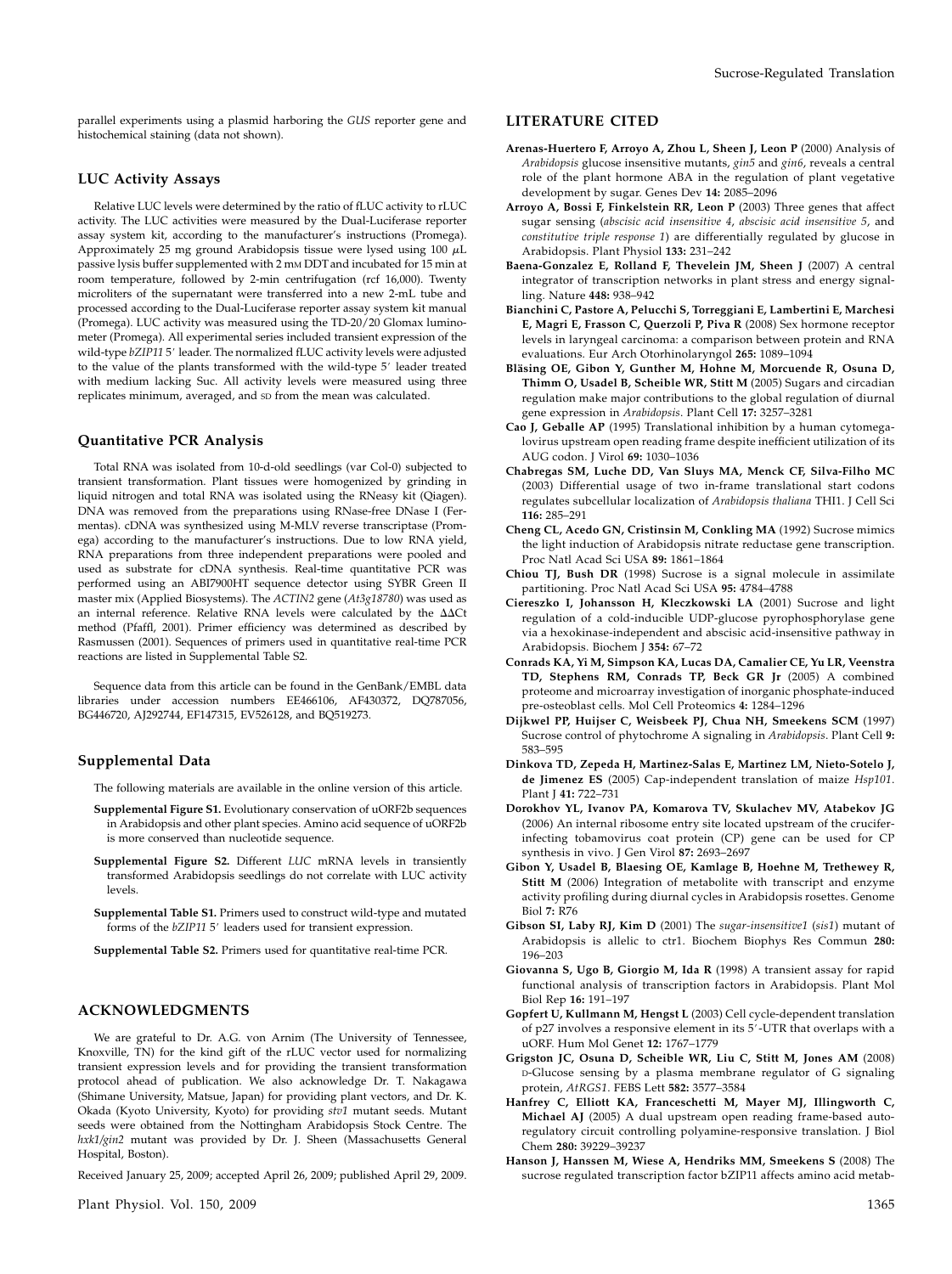olism by regulating the expression of ASPARAGINE SYNTHETASE1 and PROLINE DEHYDROGENASE2. Plant J 53: 935-949

- Hayden CA, Bosco G (2008) Comparative genomic analysis of novel conserved peptide upstream open reading frames in Drosophila melanogaster and other dipteran species. BMC Genomics 9: 61
- Hayden CA, Jorgensen RA (2007) Identification of novel conserved peptide uORF homology groups in Arabidopsis and rice reveals ancient eukaryotic origin of select groups and preferential association with transcription factor-encoding genes. BMC Biol 5: 32
- Hendriks JH, Kolbe A, Gibon Y, Stitt M, Geigenberger P (2003) ADPglucose pyrophosphorylase is activated by posttranslational redoxmodification in response to light and to sugars in leaves of Arabidopsis and other plant species. Plant Physiol 133: 838–849
- Hinnebusch AG (2005) Translational regulation of GCN4 and the general amino acid control of yeast. Annu Rev Microbiol 59: 407–450
- Hu WW, Gong H, Pua EC (2005) The pivotal roles of the plant S-adenosylmethionine decarboxylase 5' untranslated leader sequence in regulation of gene expression at the transcriptional and posttranscriptional levels. Plant Physiol 138: 276–286
- Huijser C, Kortstee A, Pego J, Weisbeek P, Wisman E, Smeekens S (2000) The Arabidopsis SUCROSE UNCOUPLED-6 gene is identical to ABSCISIC ACID INSENSITIVE-4: involvement of abscisic acid in sugar responses. Plant J 23: 577–585
- Imai A, Hanzawa Y, Komura M, Yamamoto KT, Komeda Y, Takahashi T (2006) The dwarf phenotype of the Arabidopsis acl5 mutant is suppressed by a mutation in an upstream ORF of a bHLH gene. Development 133: 3575–3585
- Imai A, Komura M, Kawano E, Kuwashiro Y, Takahashi T (2008) A semidominant mutation in a ribosomal protein L10 gene suppresses the dwarf phenotype of the acl5 mutant in Arabidopsis thaliana. Plant J 56: 881–890
- Jaag HM, Kawchuk L, Rohde W, Fischer R, Emans N, Prufer D (2003) An unusual internal ribosomal entry site of inverted symmetry directs expression of a potato leafroll polerovirus replication-associated protein. Proc Natl Acad Sci USA 100: 8939–8944
- Janzen DM, Frolova L, Geballe AP (2002) Inhibition of translation termination mediated by an interaction of eukaryotic release factor 1 with a nascent peptidyl-tRNA. Mol Cell Biol 22: 8562–8570
- Jefferson R, Goldsbrough A, Bevan M (1990) Transcriptional regulation of a patatin-1 gene in potato. Plant Mol Biol 14: 995–1006
- Joshi CP, Zhou H, Huang X, Chiang VL (1997) Context sequences of translation initiation codon in plants. Plant Mol Biol 35: 993–1001
- Karetnikov A, Lehto K (2007) The RNA2 5' leader of Blackcurrant reversion virus mediates efficient in vivo translation through an internal ribosomal entry site mechanism. J Gen Virol 88: 286–297
- Kim BH, Cai X, Vaughn JN, von Arnim AG (2007) On the functions of the h subunit of eukaryotic initiation factor 3 in late stages of translation initiation. Genome Biol 8: R60
- Kim TH, Kim BH, Yahalom A, Chamovitz DA, von Arnim AG (2004) Translational regulation via 5' mRNA leader sequences revealed by mutational analysis of the Arabidopsis translation initiation factor subunit eIF3h. Plant Cell 16: 3341–3356
- Koch KE (1996) Carbohydrate-modulated gene expression in plants. Annu Rev Plant Physiol Plant Mol Biol 47: 509–540
- Kozak M (2001) Constraints on reinitiation of translation in mammals. Nucleic Acids Res 29: 5226–5232
- Kozak M (2002) Pushing the limits of the scanning mechanism for initiation of translation. Gene 299: 1–34
- Lam HM, Hsieh MH, Coruzzi G (1998) Reciprocal regulation of distinct asparagine synthetase genes by light and metabolites in Arabidopsis thaliana. Plant J 16: 345-353
- Luo Z, Sachs MS (1996) Role of an upstream open reading frame in mediating arginine-specific translational control in Neurospora crassa. J Bacteriol 178: 2172–2177
- Matlack KE, Walter P (1995) The 70 carboxyl-terminal amino acids of nascent secretory proteins are protected from proteolysis by the ribosome and the protein translocation apparatus of the endoplasmic reticulum membrane. J Biol Chem 270: 6170–6180
- Meijer HA, Thomas AA (2003) Ribosomes stalling on uORF1 in the Xenopus Cx41 5' UTR inhibit downstream translation initiation. Nucleic Acids Res 31: 3174–3184

Mize GJ, Morris DR (2001) A mammalian sequence-dependent upstream

open reading frame mediates polyamine-regulated translation in yeast. RNA 7: 374–381

- Moore B, Zhou L, Rolland F, Hall Q, Cheng WH, Liu YX, Hwang I, Jones T, Sheen J (2003) Role of the Arabidopsis glucose sensor HXK1 in nutrient, light, and hormonal signaling. Science 300: 332–336
- Morris DR, Geballe AP (2000) Upstream open reading frames as regulators of mRNA translation. Mol Cell Biol 20: 8635–8642
- Nishimura T, Wada T, Yamamoto KT, Okada K (2005) The Arabidopsis STV1 protein, responsible for translation reinitiation, is required for auxin-mediated gynoecium patterning. Plant Cell 17: 2940–2953
- Ohkama N, Takei K, Sakakibara H, Hayashi H, Yoneyama T, Fujiwara T (2002) Regulation of sulfur-responsive gene expression by exogenously applied cytokinins in Arabidopsis thaliana. Plant Cell Physiol 43: 1493–1501
- Ohto M, Onai K, Furukawa Y, Aoki E, Araki T, Nakamura K (2001) Effects of sugar on vegetative development and floral transition in Arabidopsis. Plant Physiol 127: 252–261
- Ohto MA, Hayashi S, Sawa S, Hashimoto-Ohta A, Nakamura K (2006) Involvement of HLS1 in sugar and auxin signaling in Arabidopsis leaves. Plant Cell Physiol 47: 1603–1611
- Periappuram C, Steinhauer L, Barton DL, Taylor DC, Chatson B, Zou J (2000) The plastidic phosphoglucomutase from Arabidopsis. A reversible enzyme reaction with an important role in metabolic control. Plant Physiol 122: 1193–1199
- Pfaffl MW (2001) A new mathematical model for relative quantification in real-time RT-PCR. Nucleic Acids Res 29: e45
- Pooggin MM, Ryabova LA, He X, Futterer J, Hohn T (2006) Mechanism of ribosome shunting in Rice tungro bacilliform pararetrovirus. RNA 12: 841–850
- Rangan L, Vogel C, Srivastava A (2008) Analysis of context sequence surrounding translation initiation site from complete genome of model plants. Mol Biotechnol 39: 207–213
- Rasmussen R (2001) Quantification on the LightCycler. In S Meuer, C Wittwer, K Nakagawara, eds, Rapid Cycle Real-Time PCR, Methods and Applications. Springer Press, Heidelberg, pp 21–34
- Rolland F, Baena-Gonzalez E, Sheen J (2006) SUGAR SENSING AND SIGNALING IN PLANTS: conserved and Novel Mechanisms. Annu Rev Plant Biol 57: 675–709
- Rolland F, Sheen J (2005) Sugar sensing and signalling networks in plants. Biochem Soc Trans 33: 269–271
- Rook F, Corke F, Card R, Munz G, Smith C, Bevan MW (2001) Impaired sucrose-induction mutants reveal the modulation of sugar-induced starch biosynthetic gene expression by abscisic acid signalling. Plant J 26: 421–433
- Rook F, Gerrits N, Kortstee A, van Kampen M, Borrias M, Weisbeek P, Smeekens S (1998) Sucrose-specific signalling represses translation of the Arabidopsis ATB2 bZIP transcription factor gene. Plant J 15: 253-263
- Ruan H, Shantz LM, Pegg AE, Morris DR (1996) The upstream open reading frame of the mRNA encoding S-adenosylmethionine decarboxylase is a polyamine-responsive translational control element. J Biol Chem 271: 29576–29582
- Sambrook J, Fritsch EF, Maniatis T (1989) Molecular Cloning: A Laboratory Manual, Ed 2. Cold Spring Harbor Laboratory Press, Cold Spring Harbor, NY
- Sivitz AB, Reinders A, Ward JM (2008) Arabidopsis sucrose transporter AtSUC1 is important for pollen germination and sucrose-induced anthocyanin accumulation. Plant Physiol 147: 92–100
- Smeekens S (2000) Sugar-induced signal transduction in plants. Annu Rev Plant Physiol Plant Mol Biol 51: 49–81
- Solfanelli C, Poggi A, Loreti E, Alpi A, Perata P (2006) Sucrose-specific induction of the anthocyanin biosynthetic pathway in Arabidopsis. Plant Physiol 140: 637–646
- Sunderland PA, West CE, Waterworth WM, Bray CM (2006) An evolutionarily conserved translation initiation mechanism regulates nuclear or mitochondrial targeting of DNA ligase 1 in Arabidopsis thaliana. Plant J 47: 356–367
- Tabuchi T, Okada T, Azuma T, Nanmori T, Yasuda T (2006) Posttranscriptional regulation by the upstream open reading frame of the phosphoethanolamine N-methyltransferase gene. Biosci Biotechnol Biochem 70: 2330–2334
- Takahashi F, Sato-Nara K, Kobayashi K, Suzuki M, Suzuki H (2003) Sugar-induced adventitious roots in Arabidopsis seedlings. J Plant Res 116: 83–91